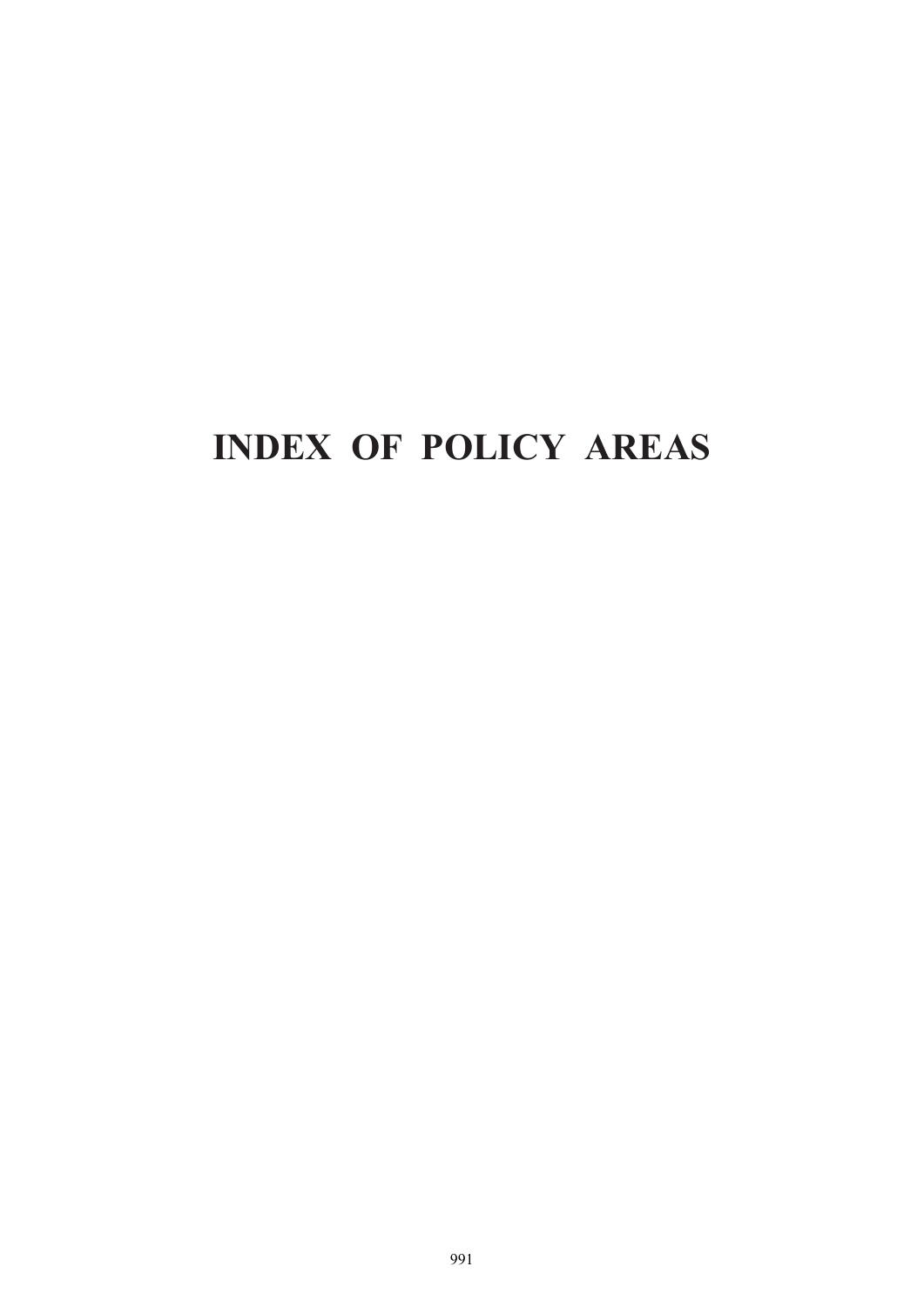## **Index of Policy Areas**

| Policy Area |                                                            | Officer                                              | Head/Department                                                                                                                | Programmes                                  |
|-------------|------------------------------------------------------------|------------------------------------------------------|--------------------------------------------------------------------------------------------------------------------------------|---------------------------------------------|
| 1.          | <b>Financial Services</b>                                  | Secretary for Financial<br>Services and the Treasury | 31-Customs and Excise<br>Department                                                                                            | $(1-part)$                                  |
|             |                                                            |                                                      | 148-Government<br>Secretariat: Financial<br>Services and the<br>Treasury Bureau<br>(Financial Services<br>Branch)              | (1)–(2)                                     |
|             |                                                            |                                                      | 106-Miscellaneous<br>Services (part)                                                                                           |                                             |
|             |                                                            |                                                      | 116-Official Receiver's<br>Office                                                                                              | (1)                                         |
| 2.          | Agriculture, Fisheries<br>and Food Safety                  | Secretary for Food and<br>Health                     | 22—Agriculture, Fisheries (1) and (3-part)<br>and Conservation<br>Department                                                   |                                             |
|             |                                                            |                                                      | 49-Food and<br>Environmental<br>Hygiene Department                                                                             | $(1)$ and $(4-part)$                        |
|             |                                                            |                                                      | 48-Government<br>Laboratory                                                                                                    | (1-part) and (2-part)                       |
|             |                                                            |                                                      | 139-Government<br>Secretariat: Food and<br>Health Bureau (Food<br>Branch)                                                      | (2)                                         |
| 3.          | Air and Sea<br>Communications and<br>Logistics Development | Secretary for Transport and<br>Housing               | 28-Civil Aviation<br>Department                                                                                                | $(1)$ , $(2$ -part) and<br>(3)–(5)          |
|             |                                                            |                                                      | 33—Civil Engineering and (2-part)<br>Development<br>Department                                                                 |                                             |
|             |                                                            |                                                      | 158-Government<br>Secretariat: Transport<br>and Housing Bureau<br>(Transport Branch)                                           | (3)                                         |
|             |                                                            |                                                      | 100-Marine Department                                                                                                          | $(1), (2-part), (3-part)$<br>and $(4-part)$ |
| 4.          | Posts, Competition<br>Policy and Consumer                  | Secretary for Commerce and<br>Economic Development   | 31-Customs and Excise<br>Department                                                                                            | $(3-part)$                                  |
|             | Protection                                                 |                                                      | 152-Government<br>Secretariat:<br>Commerce and<br>Economic<br>Development Bureau<br>(Commerce, Industry<br>and Tourism Branch) | $(4)–(5)$ and $(9)$                         |
| 5.          | Travel and Tourism                                         | Secretary for Commerce and<br>Economic Development   | 22—Agriculture, Fisheries (2-part)<br>and Conservation<br>Department                                                           |                                             |
|             |                                                            |                                                      | 33—Civil Engineering and (1)<br>Development<br>Department                                                                      |                                             |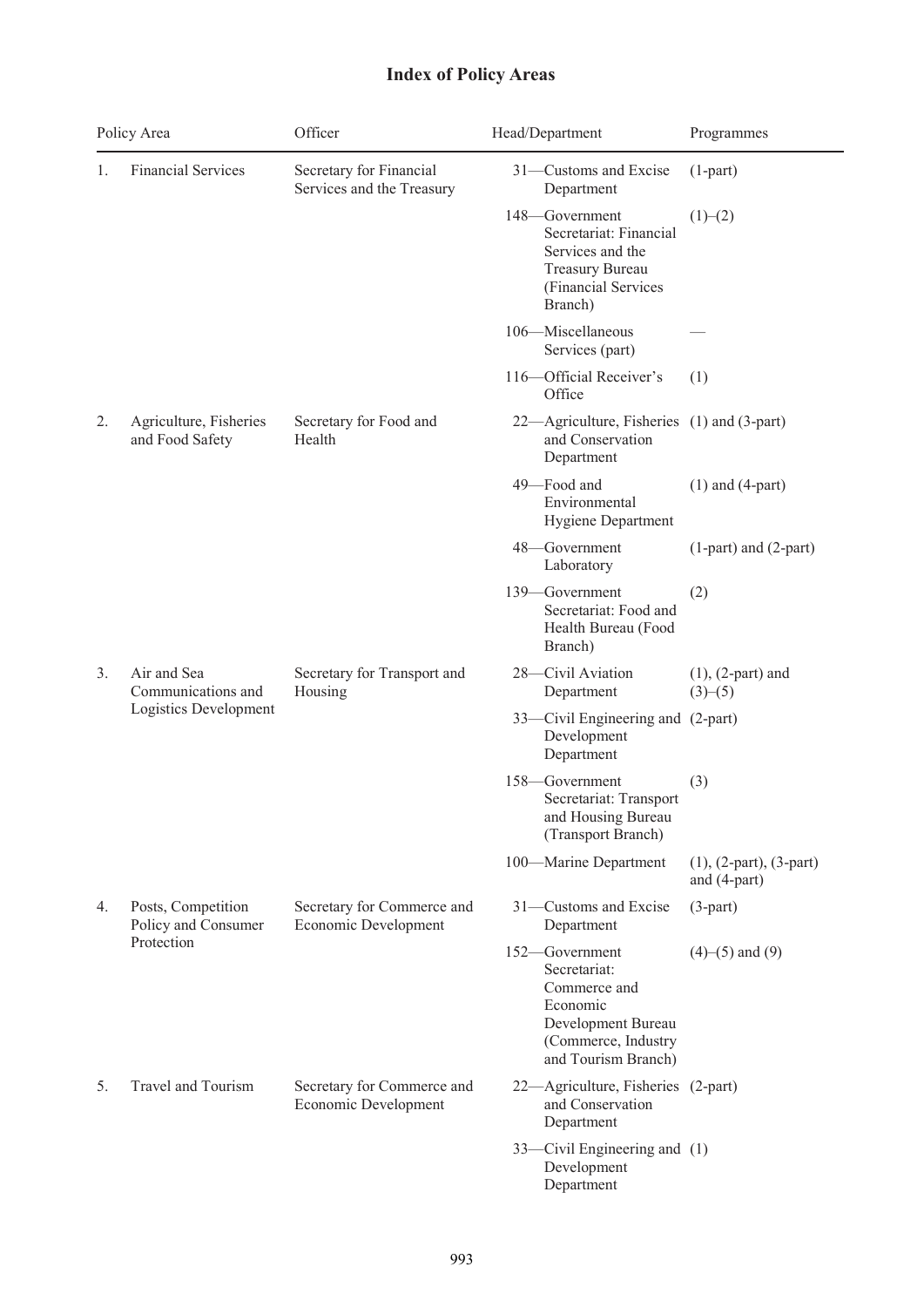| Policy Area |                                | Officer                                            | Head/Department                                                                                                                       | Programmes                  |
|-------------|--------------------------------|----------------------------------------------------|---------------------------------------------------------------------------------------------------------------------------------------|-----------------------------|
| 5.          | Travel and Tourism-<br>Cont'd. | Secretary for Commerce and<br>Economic Development | 42-Electrical and<br><b>Mechanical Services</b><br>Department                                                                         | $(2-part)$                  |
|             |                                |                                                    | 152-Government<br>Secretariat:<br>Commerce and<br>Economic<br>Development Bureau<br>(Commerce, Industry<br>and Tourism Branch)        | $(6)-(7)$                   |
| 6.          | Commerce and<br>Industry       | Secretary for Commerce and<br>Economic Development | 26—Census and Statistics<br>Department                                                                                                | $(1-part)$                  |
|             |                                |                                                    | 31-Customs and Excise<br>Department<br>(5)                                                                                            | $(1-part)$ , $(3-part)$ and |
|             |                                |                                                    | 152-Government<br>Secretariat:<br>Commerce and<br>Economic<br>Development Bureau<br>(Commerce, Industry<br>and Tourism Branch)        | (2)–(3)                     |
|             |                                |                                                    | 144–Government<br>Secretariat:<br>Constitutional and<br>Mainland Affairs<br>Bureau                                                    | $(3-part)$                  |
|             |                                |                                                    | 96-Government<br>Secretariat: Overseas<br>Economic and Trade<br>Offices                                                               | (1)–(3)                     |
|             |                                |                                                    | 78-Intellectual Property<br>Department                                                                                                | (1)–(2)                     |
|             |                                |                                                    | 79—Invest Hong Kong<br>(1)                                                                                                            |                             |
|             |                                |                                                    | 181-Trade and Industry<br>Department                                                                                                  | (1)–(3)                     |
| 7.          | Public Safety                  | Secretary for Commerce and<br>Economic Development | 152-Government<br>(8)<br>Secretariat:<br>Commerce and<br>Economic<br>Development Bureau<br>(Commerce, Industry<br>and Tourism Branch) |                             |
|             |                                |                                                    | 168-Hong Kong<br>Observatory                                                                                                          | $(1)$ and $(3)$             |
| 8.          | Employment and                 | Secretary for Labour and<br>Welfare                | 90-Labour Department                                                                                                                  | (1)–(4)                     |
|             | Labour                         |                                                    | 100-Marine Department                                                                                                                 | $(4-part)$                  |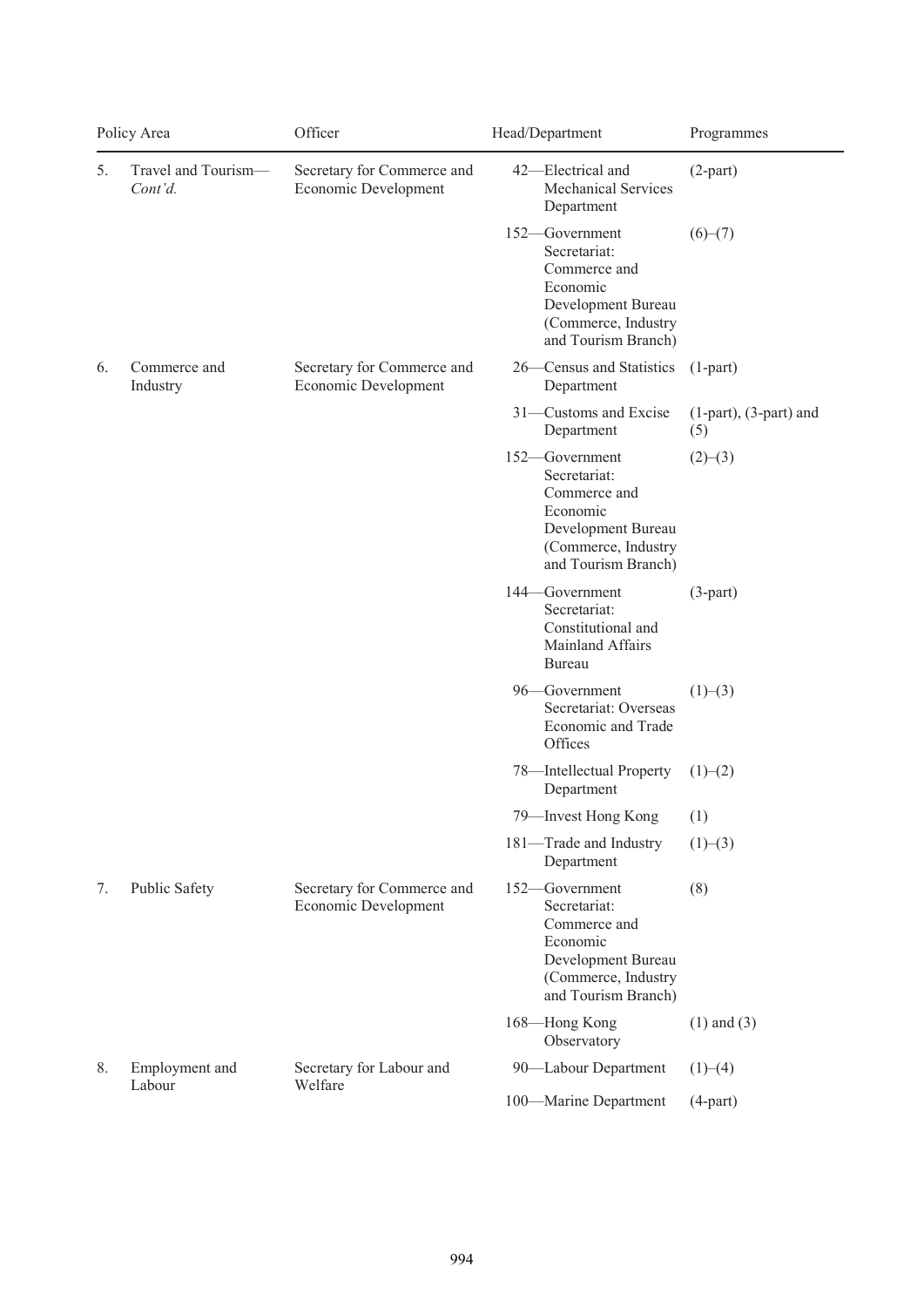| Policy Area |                                             | Officer                | Head/Department                                                                              | Programmes            |
|-------------|---------------------------------------------|------------------------|----------------------------------------------------------------------------------------------|-----------------------|
| 9.          | Internal Security<br>Secretary for Security |                        | 23-Auxiliary Medical<br>Service                                                              | (1)                   |
|             |                                             |                        | 27-Civil Aid Service                                                                         | (1)                   |
|             |                                             |                        | 28-Civil Aviation<br>Department                                                              | $(2-part)$            |
|             |                                             |                        | 30—Correctional Services<br>Department                                                       | (1)–(2)               |
|             |                                             |                        | 31-Customs and Excise<br>Department                                                          | $(1$ -part) and $(2)$ |
|             |                                             |                        | 37—Department of Health (6)                                                                  |                       |
|             |                                             |                        | 42-Electrical and<br><b>Mechanical Services</b><br>Department                                | $(1-part)$            |
|             |                                             |                        | 45-Fire Services<br>Department                                                               | (1)–(3)               |
|             |                                             |                        | 166—Government Flying<br>Service                                                             | (1)                   |
|             |                                             |                        | 48-Government<br>Laboratory                                                                  | $(2-part)$ and $(3)$  |
|             |                                             |                        | 151-Government<br>Secretariat: Security<br>Bureau                                            | (2)                   |
|             |                                             |                        | 168-Hong Kong<br>Observatory                                                                 | (2)                   |
|             |                                             |                        | 122-Hong Kong Police<br>Force                                                                | (1)–(4)               |
|             |                                             |                        | 121-Independent Police<br>Complaints Council                                                 | (1)                   |
|             |                                             |                        | 100-Marine Department                                                                        | $(2-part)$            |
|             |                                             |                        | 169-Secretariat,<br>Commissioner on<br>Interception of<br>Communications and<br>Surveillance | (1)                   |
|             |                                             |                        | 170-Social Welfare<br>Department                                                             | $(4-part)$            |
| 10.         | Immigration Control                         | Secretary for Security | 144-Government<br>Secretariat:<br>Constitutional and<br>Mainland Affairs<br><b>Bureau</b>    | $(3-part)$            |
|             |                                             |                        | 151-Government<br>Secretariat: Security<br>Bureau                                            | (3)                   |
|             |                                             |                        | 70-Immigration<br>Department                                                                 | (1)–(5)               |
|             | 11. Legal Administration                    | Secretary for Justice  | 92—Department of Justice $(1)$ – $(5)$                                                       |                       |

L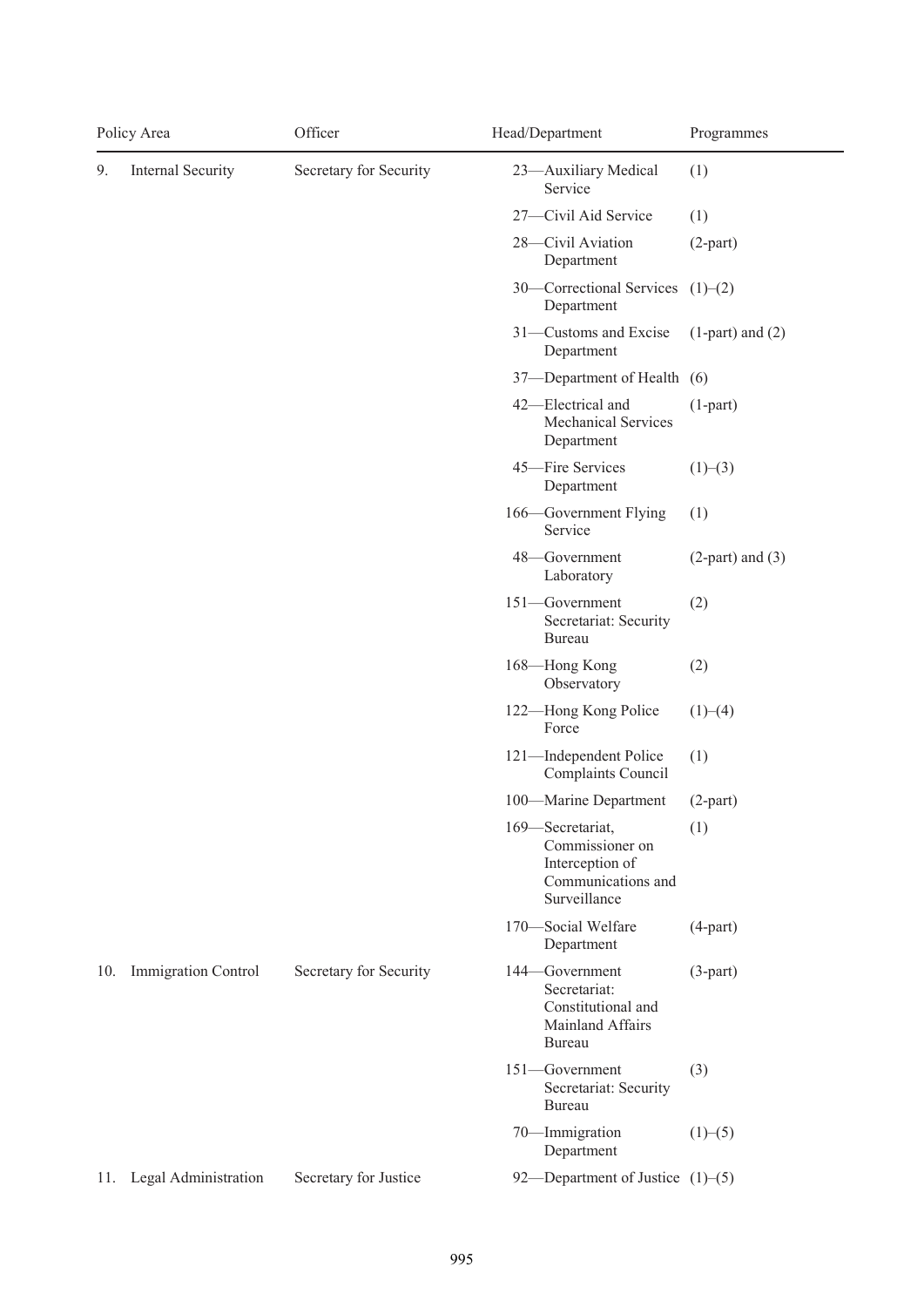| Policy Area |                                               | Officer                                                              | Head/Department                                                                                                                          | Programmes                                      |
|-------------|-----------------------------------------------|----------------------------------------------------------------------|------------------------------------------------------------------------------------------------------------------------------------------|-------------------------------------------------|
| 12.         | Administration of<br>Justice                  | Judiciary Administrator                                              | 80-Judiciary                                                                                                                             | (1)–(2)                                         |
|             | 13. Anti-corruption                           | Commissioner, Independent<br><b>Commission Against</b><br>Corruption | 72-Independent<br><b>Commission Against</b><br>Corruption                                                                                | (1)–(4)                                         |
| 14.         | Social Welfare                                | Secretary for Labour and<br>Welfare                                  | 141-Government<br>Secretariat: Labour<br>and Welfare Bureau                                                                              | $(2)$ and $(5)–(6)$                             |
|             |                                               |                                                                      | 120-Pensions                                                                                                                             | (2)                                             |
|             |                                               |                                                                      | 170-Social Welfare<br>Department                                                                                                         | $(1)$ – $(3)$ , $(4$ -part), $(5)$<br>and $(7)$ |
|             |                                               |                                                                      | 186—Transport Department (5)                                                                                                             |                                                 |
|             |                                               |                                                                      | 173-Working Family and<br><b>Student Financial</b><br>Assistance Agency                                                                  | (2)                                             |
| 15.         | Health                                        | Secretary for Food and<br>Health                                     | 37—Department of Health (1)–(5) and (8)                                                                                                  |                                                 |
|             |                                               |                                                                      | 48-Government<br>Laboratory                                                                                                              | $(1-part)$                                      |
|             |                                               |                                                                      | 140-Government<br>Secretariat: Food and<br>Health Bureau (Health<br>Branch)                                                              | (1)–(3)                                         |
|             |                                               |                                                                      | 155-Government<br>Secretariat:<br>Innovation and<br>Technology<br>Commission                                                             | $(5-part)$                                      |
| 16.         | Education                                     | Secretary for Education                                              | 156-Government<br>Secretariat: Education<br>Bureau                                                                                       | (2)–(8)                                         |
|             |                                               |                                                                      | 190—University Grants (1)<br>Committee                                                                                                   |                                                 |
|             |                                               |                                                                      | 173-Working Family and<br><b>Student Financial</b><br>Assistance Agency                                                                  | $(1-part)$                                      |
| 17.         | Information<br>Technology and<br>Broadcasting | Secretary for Commerce and<br>Economic Development                   | 55-Government<br>Secretariat:<br>Commerce and<br>Economic<br>Development Bureau<br>(Communications and<br>Creative Industries<br>Branch) | (1)–(2)                                         |
|             |                                               |                                                                      | 180-Office for Film,<br>Newspaper and<br>Article Administration                                                                          | $(1-part)$                                      |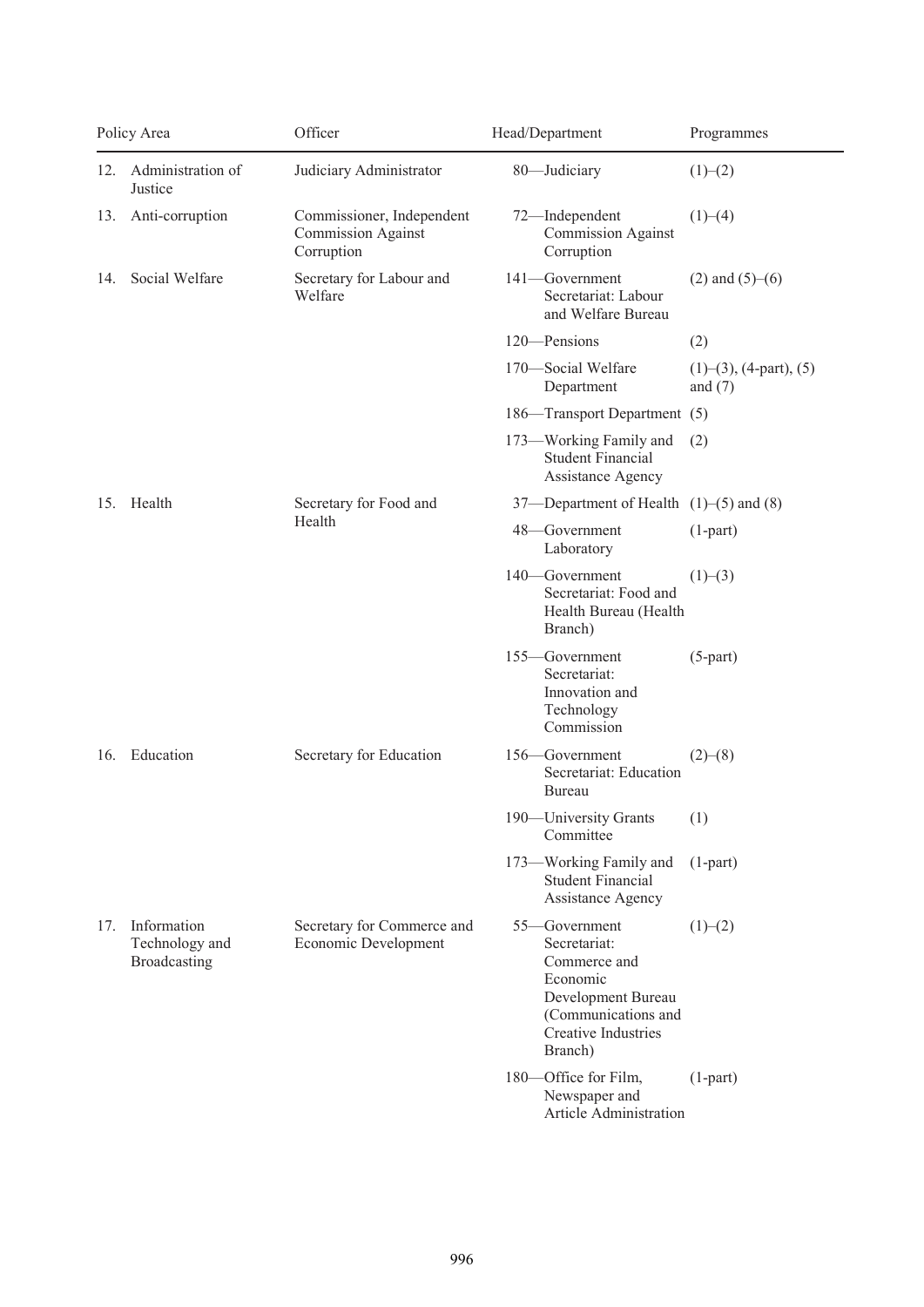| Policy Area |                                                                     | Officer                                              | Head/Department                                                                                                                 | Programmes                      |
|-------------|---------------------------------------------------------------------|------------------------------------------------------|---------------------------------------------------------------------------------------------------------------------------------|---------------------------------|
| 17.         | Information<br>Technology and                                       | Secretary for Commerce and<br>Economic Development   | 160-Radio Television<br>(1)–(3)<br>Hong Kong                                                                                    |                                 |
|             | Broadcasting-Cont'd.                                                | Secretary for Innovation and<br>Technology           | 26-Census and Statistics<br>$(5-part)$<br>Department                                                                            |                                 |
|             |                                                                     |                                                      | 135-Government<br>(2)<br>Secretariat:<br>Innovation and<br>Technology Bureau                                                    |                                 |
|             |                                                                     |                                                      | 155-Government<br>Secretariat:<br>(6)<br>Innovation and<br>Technology<br>Commission                                             | $(1)$ – $(4)$ , $(5$ -part) and |
|             |                                                                     |                                                      | 47-Government<br>(1)–(3)<br>Secretariat: Office of<br>the Government Chief<br><b>Information Officer</b>                        |                                 |
| 18.         | Recreation, Culture,<br>Amenities and<br>Entertainment<br>Licensing | Secretary for Constitutional<br>and Mainland Affairs | 180-Office for Film,<br>$(1-part)$<br>Newspaper and<br>Article Administration                                                   |                                 |
|             |                                                                     | Secretary for Home Affairs                           | 33—Civil Engineering and (3-part)<br>Development<br>Department                                                                  |                                 |
|             |                                                                     |                                                      | 42-Electrical and<br>$(2-part)$<br><b>Mechanical Services</b><br>Department                                                     |                                 |
|             |                                                                     |                                                      | 53-Government<br>(4)–(6)<br>Secretariat: Home<br>Affairs Bureau                                                                 |                                 |
|             |                                                                     |                                                      | 95-Leisure and Cultural<br>(1)–(5)<br>Services Department                                                                       |                                 |
|             | 19. District and<br><b>Community Relations</b>                      | Secretary for Home Affairs                           | 53—Government<br>(2)–(3)<br>Secretariat: Home<br>Affairs Bureau                                                                 |                                 |
|             |                                                                     |                                                      | 63-Home Affairs<br>(1)–(5)<br>Department                                                                                        |                                 |
|             |                                                                     |                                                      | 170-Social Welfare<br>(6)<br>Department                                                                                         |                                 |
|             | 20. Legal Aid                                                       | Director of Administration                           | 142-Government<br>(5)<br>Secretariat: Offices of<br>the Chief Secretary<br>for Administration<br>and the Financial<br>Secretary |                                 |
|             |                                                                     |                                                      | 94-Legal Aid Department (1)-(4)                                                                                                 |                                 |
| 21.         | Land and Waterborne<br>Transport                                    | Secretary for Transport and<br>Housing               | 33—Civil Engineering and (2-part) and (3-part)<br>Development<br>Department                                                     |                                 |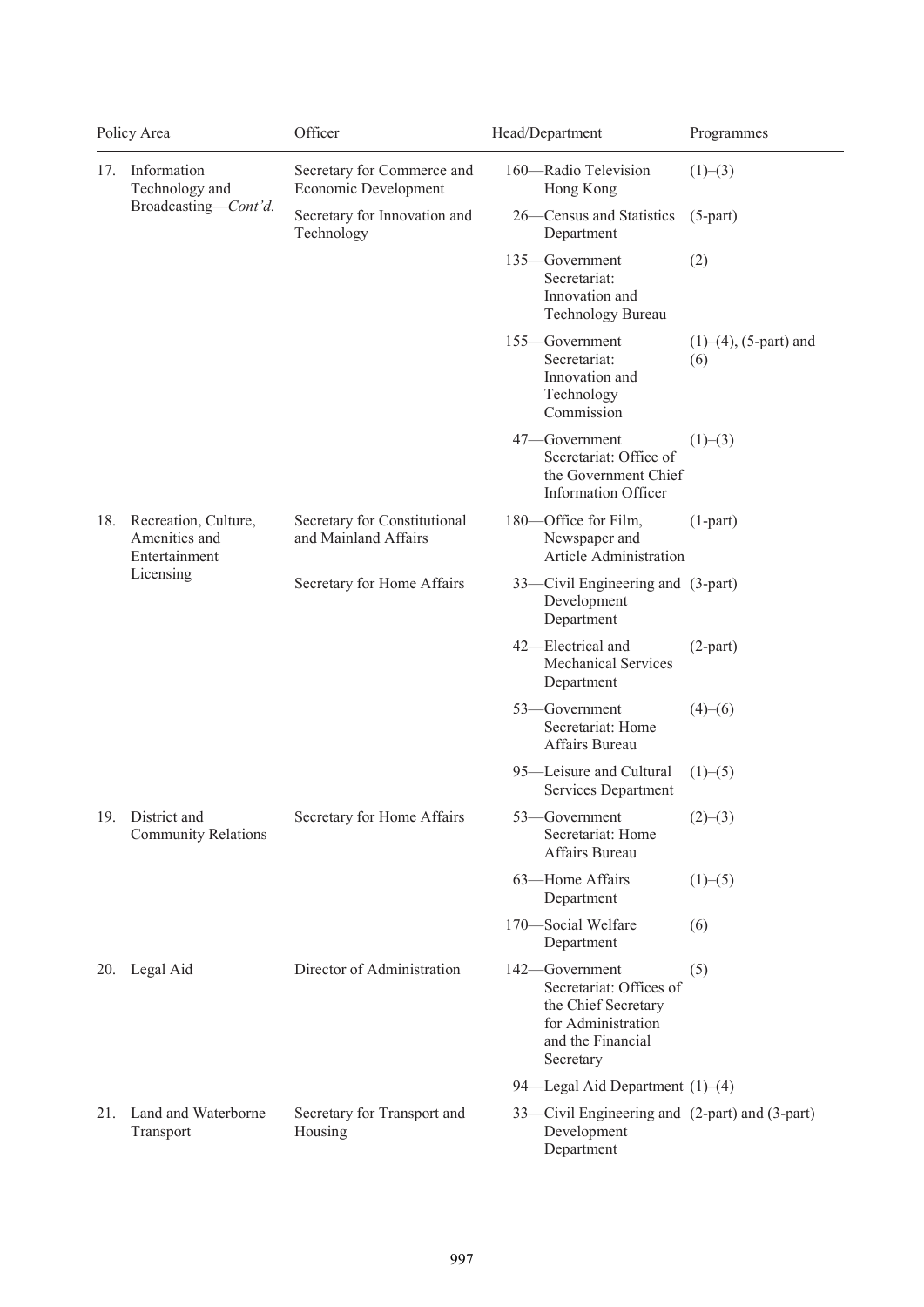|     | Policy Area                                              | Officer                                              | Head/Department                                                                        | Programmes                                |
|-----|----------------------------------------------------------|------------------------------------------------------|----------------------------------------------------------------------------------------|-------------------------------------------|
| 21. | Land and Waterborne<br>Transport-Cont'd.                 | Secretary for Transport and<br>Housing               | 42-Electrical and<br><b>Mechanical Services</b><br>Department                          | $(2-part)$                                |
|     |                                                          |                                                      | 158-Government<br>Secretariat: Transport<br>and Housing Bureau<br>(Transport Branch)   | (2)                                       |
|     |                                                          |                                                      | 60—Highways Department (1-part), (2-part), (3)                                         | and (4-part)                              |
|     |                                                          |                                                      | 91-Lands Department                                                                    | $(1-part)$ , $(2-part)$ and<br>$(3-part)$ |
|     |                                                          |                                                      | 100-Marine Department                                                                  | $(2-part)$                                |
|     |                                                          |                                                      | 118—Planning Department                                                                | $(1-part)$                                |
|     |                                                          |                                                      | 186—Transport Department $(1)$ , $(2$ -part), $(3)$ – $(4)$                            | and $(6)$                                 |
| 22. | Buildings, Lands,<br>Planning, Heritage<br>Conservation, | Secretary for Development                            | 22—Agriculture, Fisheries (3-part)<br>and Conservation<br>Department                   |                                           |
|     | Greening and<br>Landscape                                |                                                      | 25—Architectural Services (1-part) and (3)<br>Department                               |                                           |
|     |                                                          |                                                      | 82—Buildings Department (1-part)                                                       |                                           |
|     |                                                          |                                                      | 33—Civil Engineering and (3-part), (5) and (8)<br>Development<br>Department            |                                           |
|     |                                                          |                                                      | 42-Electrical and<br><b>Mechanical Services</b><br>Department                          | $(2-part)$                                |
|     |                                                          |                                                      | 51-Government Property (1-part)<br>Agency                                              |                                           |
|     |                                                          |                                                      | 138-Government<br>Secretariat:<br>Development Bureau<br>(Planning and Lands<br>Branch) | (2)                                       |
|     |                                                          |                                                      | 159-Government<br>Secretariat:<br>Development Bureau<br>(Works Branch)                 | $(2)$ – $(5)$ and $(6$ -part)             |
|     |                                                          |                                                      | 60—Highways Department (1-part), (2-part) and                                          | $(4-part)$                                |
|     |                                                          |                                                      | 91-Lands Department                                                                    | $(1-part)$ , $(2-part)$ and<br>$(3-part)$ |
|     |                                                          |                                                      | 100-Marine Department                                                                  | $(2-part)$                                |
|     |                                                          |                                                      | 118—Planning Department                                                                | $(1$ -part) and $(2)$ – $(4)$             |
|     |                                                          | Secretary for Financial<br>Services and the Treasury | 25-Architectural Services (2)<br>Department                                            |                                           |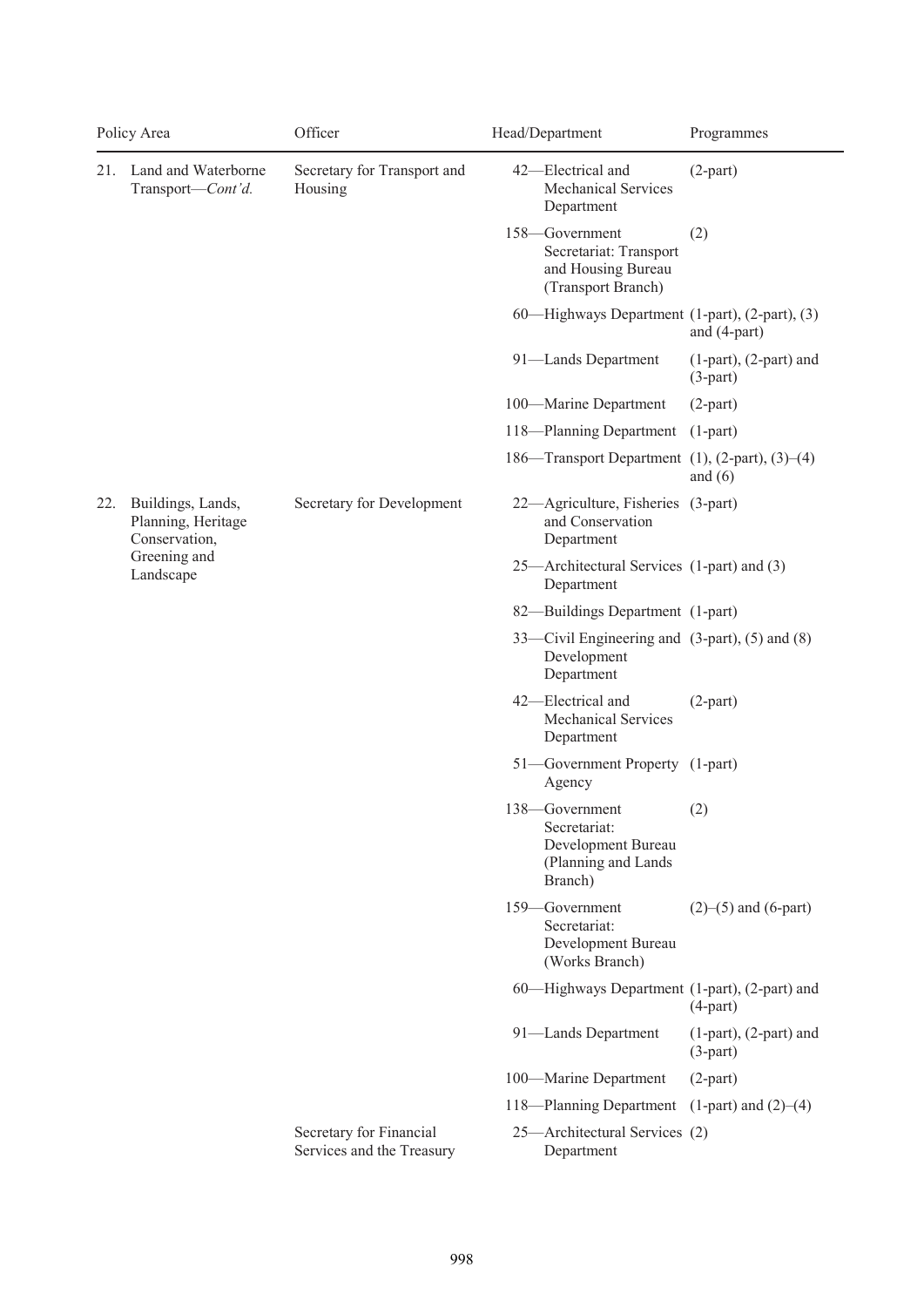| Policy Area |                                                                                       | Officer                                              | Head/Department                                                                                          | Programmes                |
|-------------|---------------------------------------------------------------------------------------|------------------------------------------------------|----------------------------------------------------------------------------------------------------------|---------------------------|
| 23.         | Environmental<br>Protection,<br>Conservation, Power<br>and Sustainable<br>Development | Secretary for the<br>Environment                     | 22-Agriculture, Fisheries (2-part)<br>and Conservation<br>Department                                     |                           |
|             |                                                                                       |                                                      | 33—Civil Engineering and (7)<br>Development<br>Department                                                |                           |
|             |                                                                                       |                                                      | 39-Drainage Services<br>Department                                                                       | (2)                       |
|             |                                                                                       |                                                      | 42-Electrical and<br><b>Mechanical Services</b><br>Department                                            | $(1$ -part) and $(3)$     |
|             |                                                                                       |                                                      | 44-Environmental<br>Protection Department                                                                | (1)–(6)                   |
|             |                                                                                       |                                                      | 48-Government<br>Laboratory                                                                              | $(2-part)$                |
|             |                                                                                       |                                                      | 137-Government<br>Secretariat:<br><b>Environment Bureau</b>                                              | (2)–(3)                   |
|             |                                                                                       |                                                      | 60—Highways Department (1-part)                                                                          |                           |
|             |                                                                                       |                                                      | 100-Marine Department                                                                                    | $(2-part)$ and $(3-part)$ |
| 24.         | Water Supply,<br>Drainage and Slope<br>Safety                                         | Secretary for Development                            | 33—Civil Engineering and (4) and (6)<br>Development<br>Department                                        |                           |
|             |                                                                                       |                                                      | 39-Drainage Services<br>Department                                                                       | (1)                       |
|             |                                                                                       |                                                      | 159-Government<br>Secretariat:<br>Development Bureau<br>(Works Branch)                                   | (1)                       |
|             |                                                                                       |                                                      | 60—Highways Department (2-part) and (4-part)                                                             |                           |
|             |                                                                                       |                                                      | 194—Water Supplies<br>Department                                                                         | (1)–(3)                   |
| 25.         | Revenue Collection                                                                    | Secretary for Financial<br>Services and the Treasury | 24-Audit Commission                                                                                      | (1)–(2)                   |
|             | and Financial Control                                                                 |                                                      | 28-Civil Aviation<br>Department                                                                          | (6)                       |
|             |                                                                                       |                                                      | 31-Customs and Excise<br>Department                                                                      | $(1$ -part) and $(4)$     |
|             |                                                                                       |                                                      | 147-Government<br>Secretariat: Financial<br>Services and the<br>Treasury Bureau (The<br>Treasury Branch) | (2)                       |
|             |                                                                                       |                                                      | 76-Inland Revenue<br>Department                                                                          | (1)–(4)                   |
|             |                                                                                       |                                                      | 106-Miscellaneous<br>Services (part)                                                                     |                           |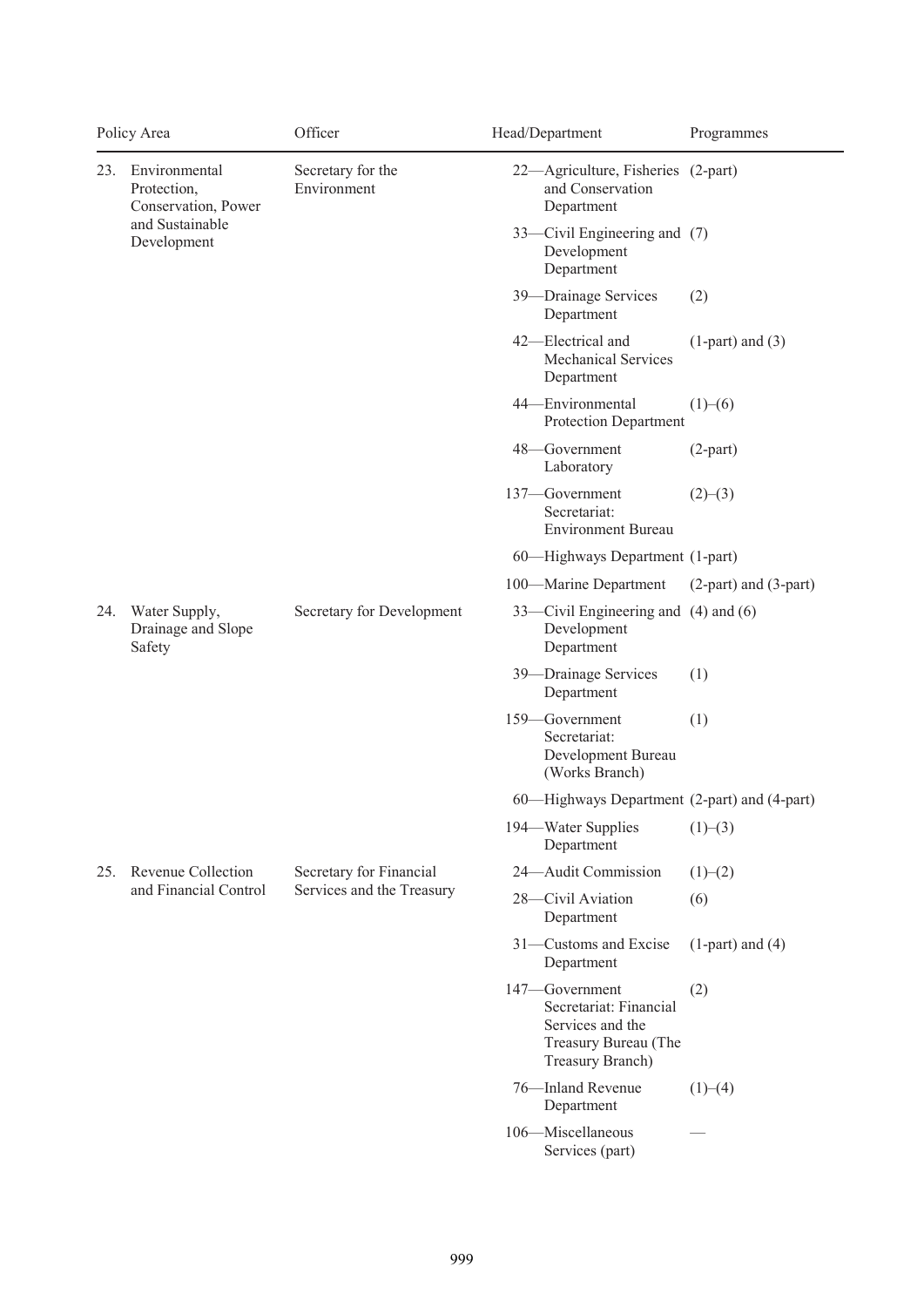| Policy Area |                                     | Officer                                              | Head/Department                                                                                                                | Programmes |
|-------------|-------------------------------------|------------------------------------------------------|--------------------------------------------------------------------------------------------------------------------------------|------------|
| 25.         | Revenue Collection<br>and Financial | Secretary for Financial<br>Services and the Treasury | 162—Rating and Valuation (1-part) and (2)<br>Department                                                                        |            |
|             | Control-Cont'd.                     |                                                      | 186—Transport Department (2-part)                                                                                              |            |
|             |                                     |                                                      | 188-Treasury                                                                                                                   | (1)–(4)    |
| 26.         | Central Management                  | Secretary for the Civil                              | 37-Department of Health (7)                                                                                                    |            |
|             | of the Civil Service                | Service                                              | 46-General Expenses of<br>the Civil Service                                                                                    | (1)        |
|             |                                     |                                                      | 143-Government<br>Secretariat: Civil<br>Service Bureau                                                                         | (2)–(4)    |
|             |                                     |                                                      | 174-Joint Secretariat for<br>the Advisory Bodies<br>on Civil Service and<br>Judicial Salaries and<br>Conditions of Service     | $(1-part)$ |
|             |                                     |                                                      | 120-Pensions                                                                                                                   | (1)        |
|             |                                     |                                                      | 136-Public Service<br>Commission<br>Secretariat                                                                                | (1)        |
| 27.         | Intra-Governmental<br>Services      | Director of Administration                           | 142—Government<br>Secretariat: Offices of<br>the Chief Secretary<br>for Administration<br>and the Financial<br>Secretary       | (1)–(4)    |
|             |                                     |                                                      | 174-Joint Secretariat for<br>the Advisory Bodies<br>on Civil Service and<br>Judicial Salaries and<br>Conditions of Service     | $(1-part)$ |
|             |                                     | Director of the Chief<br>Executive's Office          | 21-Chief Executive's<br>Office                                                                                                 | (1)–(2)    |
|             |                                     | Secretary for Commerce and<br>Economic Development   | 152-Government<br>Secretariat:<br>Commerce and<br>Economic<br>Development Bureau<br>(Commerce, Industry<br>and Tourism Branch) | (1)        |
|             |                                     | Secretary for Constitutional<br>and Mainland Affairs | 144–Government<br>Secretariat:<br>Constitutional and<br>Mainland Affairs<br>Bureau                                             | (1)        |
|             |                                     | Secretary for Development                            | 25-Architectural Services (1-part)<br>Department                                                                               |            |
|             |                                     |                                                      | 42-Electrical and<br><b>Mechanical Services</b><br>Department                                                                  | (4)        |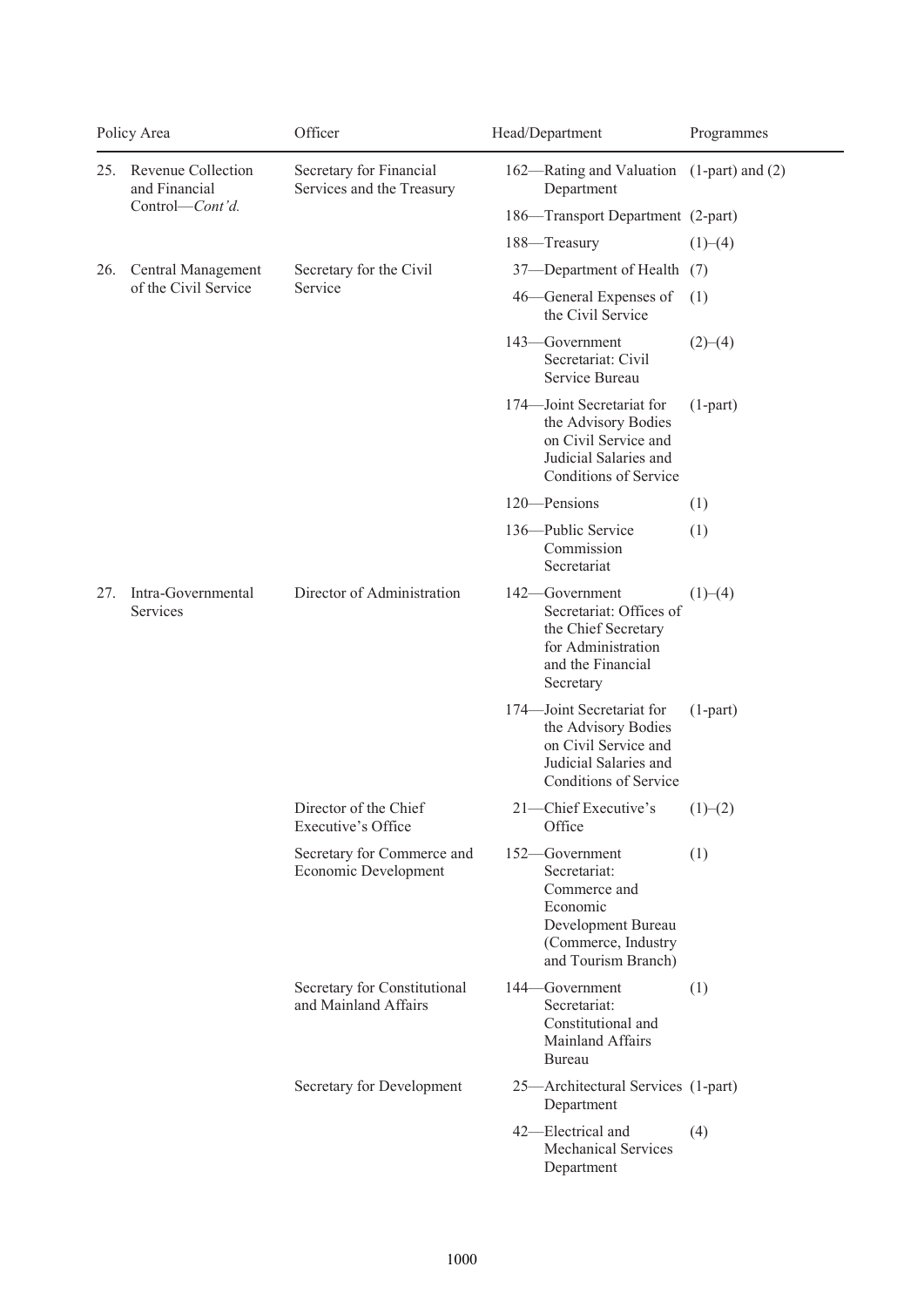| Policy Area |                                        | Officer                                              | Head/Department<br>Programmes                                                                                               |
|-------------|----------------------------------------|------------------------------------------------------|-----------------------------------------------------------------------------------------------------------------------------|
| 27.         | Intra-Governmental<br>Services-Cont'd. | Secretary for Development                            | (1)<br>138—Government<br>Secretariat:<br>Development Bureau<br>(Planning and Lands<br>Branch)                               |
|             |                                        |                                                      | 159-Government<br>$(6$ -part $)$<br>Secretariat:<br>Development Bureau<br>(Works Branch)                                    |
|             |                                        | Secretary for Education                              | 156-Government<br>(1)<br>Secretariat: Education<br>Bureau                                                                   |
|             |                                        | Secretary for Financial<br>Services and the Treasury | 26—Census and Statistics<br>$(1-part)$ , $(2)–(4)$ ,<br>Department<br>$(5$ -part) and $(6)$                                 |
|             |                                        |                                                      | 59—Government Logistics $(1)$ – $(4)$<br>Department                                                                         |
|             |                                        |                                                      | 51—Government Property $(1-part)$ and $(2)–(3)$<br>Agency                                                                   |
|             |                                        |                                                      | 147-Government<br>$(1)$ and $(3)$<br>Secretariat: Financial<br>Services and the<br>Treasury Bureau (The<br>Treasury Branch) |
|             |                                        |                                                      | 162—Rating and Valuation (3-part)<br>Department                                                                             |
|             |                                        | Secretary for Food and<br>Health                     | 139-Government<br>(1)<br>Secretariat: Food and<br>Health Bureau (Food<br>Branch)                                            |
|             |                                        | Secretary for Home Affairs                           | 53-Government<br>(1)<br>Secretariat: Home<br>Affairs Bureau                                                                 |
|             |                                        |                                                      | 74-Information Services<br>(1)–(5)<br>Department                                                                            |
|             |                                        | Secretary for Innovation and<br>Technology           | $(1)$ and $(3)$<br>135-Government<br>Secretariat:<br>Innovation and<br>Technology Bureau                                    |
|             |                                        | Secretary for Labour and<br>Welfare                  | 141-Government<br>(1)<br>Secretariat: Labour<br>and Welfare Bureau                                                          |
|             |                                        | Secretary for Security                               | 151-Government<br>(1)<br>Secretariat: Security<br>Bureau                                                                    |
|             |                                        | Secretary for the Civil<br>Service                   | 143—Government<br>(1)<br>Secretariat: Civil<br>Service Bureau                                                               |
|             |                                        | Secretary for the<br>Environment                     | 137-Government<br>(1)<br>Secretariat:<br><b>Environment Bureau</b>                                                          |